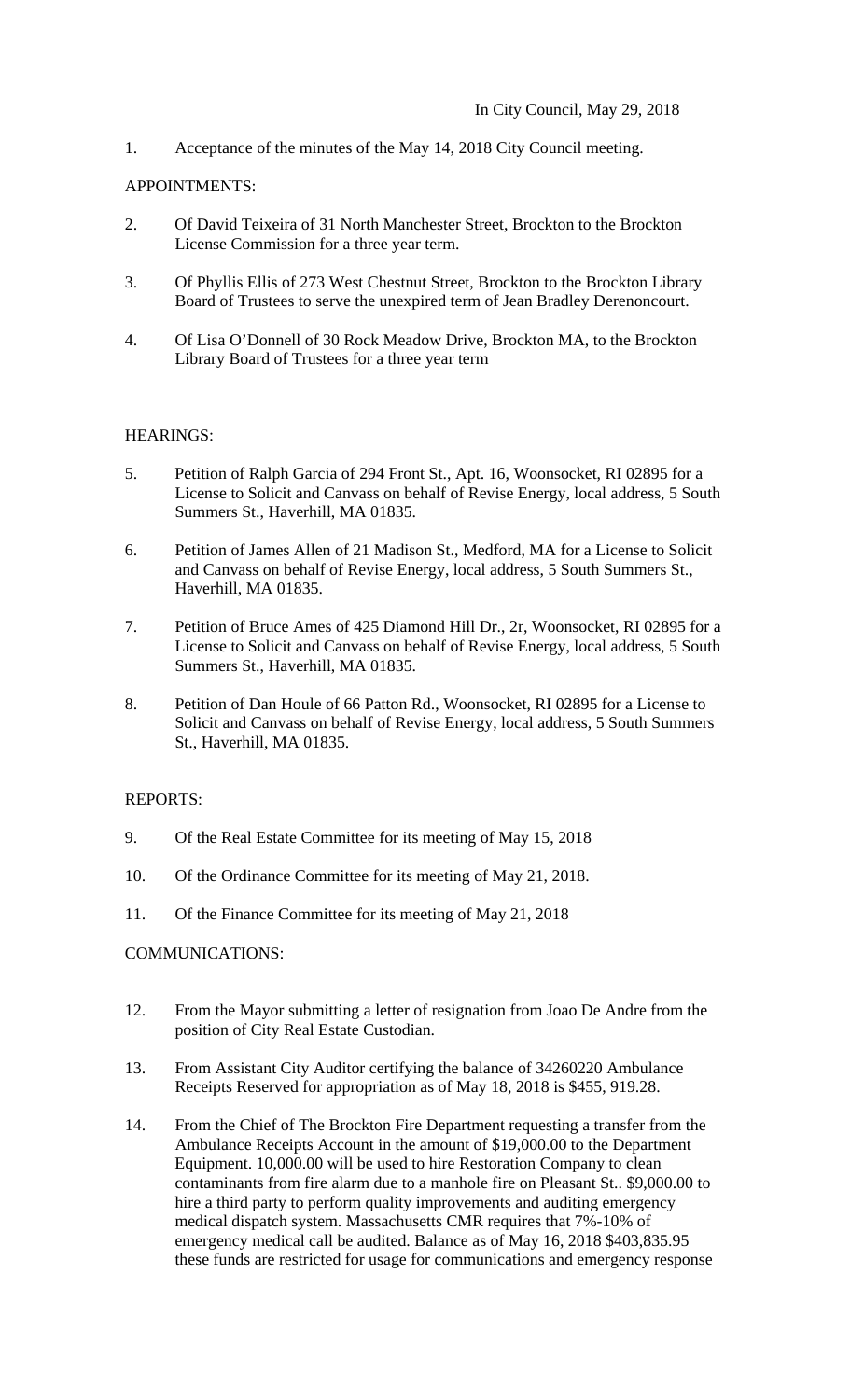expenses incurred by The Brockton Fire Department under the Ambulance Contract.

- 15. From the Mayor in accordance with M.G.L., CH. 44, recommending that the City Council authorize the appropriation of in the amount of \$19,000.00 from Ambulance Receipts Funds to Fire Department-Ordinary Maintenance Services.
- 16. From the CFO in accordance with Section 5 of Ch. 324 of the Acts of 1990, certifying the appropriation of \$19,000.00 from ambulance receipts Fund to Fire Department Ordinance Maintenance Services.
- 17. From the City Auditor certifying the balance in account 340210121-101000 Comcast Cable Revolving Fund as of May 17, 2018 is \$1,122,047.64.
- 18. From the Mayor in accordance with the provisions and stipulations of Section 53E 1/2 of Chapter 44 of the M.G.L., recommending that the City Council reauthorize Comcast Revolving Fund for Fiscal Year 2019, from all cash receipts from Comcast franchise fees, in excess of \$675,000, pursuant to the cable license contract, and that further, that the expenditures from this fund shall not exceed \$750,000 without further appropriation, during fiscal year 2019.
- 19. From the CFO in accordance with Section 5 of Ch. 324 of the Acts of 1990 certifying the proposed re-authorization of the reauthorization of the Comcast Revolving Fund for Fiscal Year 2019, under the control of the Mayor, from all revenues in excess of \$675,000 from franchise fees from Comcast pursuant to the Cable contract, but further provided that expenditures of such revolving fund revenues shall not exceed \$750, 000 without further appropriation, during Fiscal Year 2019, and shall be limited to spending purposes for cable related activities, including funding provided to Brockton Community Cable Corporation.
- 20. From the City Auditor Certifying as of May 8, 2018 the balance in account 34280192-101000 Vacant and Abandoned Building Revolving Fund is \$863,737.52.
- 21. From the Superintendent of Buildings requesting that the City Council Reauthorize the revolving funds for the FY2019 Vacant and Abandoned Buildings account.
- 22. From the Mayor in accordance with the provisions and stipulations of Section 53E ½ of Chapter 44 of the M.G.L., recommending that the City Council reauthorize the Vacant and Abandoned Buildings Revolving Fund for FY2019 for the sole purpose of maintaining the Abandoned Building Registry, as well as the closing, boarding up and care of vacant and abandoned buildings, provided that not more than two hundred and fifty thousand (\$250,000) may be so expended without further appropriation from the Vacant and Abandoned Buildings Revolving Fund during FY19.
- 23. From the CFO in accordance with Section 5 of Ch. 324 of the Acts of 1990 certifying the proposed re-authorization of Vacant and Abandoned Buildings Revolving Fund for the sole purpose of maintaining the Abandoned Building Registry, Limited to annual expenditures of not more than \$250,000 during FY2019, for the registration of vacant and abandoned buildings.
- 24. From the City Auditor certifying as of May 8, 2018 the balance in account 34080192-101000 Demolition Revolving Fund is \$166,175.63.
- 25. From the Superintendent of Buildings requesting that the City Council Reauthorize the revolving funds for the FY2019 Revolving Demolition Account.
- 26. From the Mayor in accordance with the provisions and stipulations of Section 53E ½ of Chapter 44 of the M.G.L., recommending that the City Council reauthorize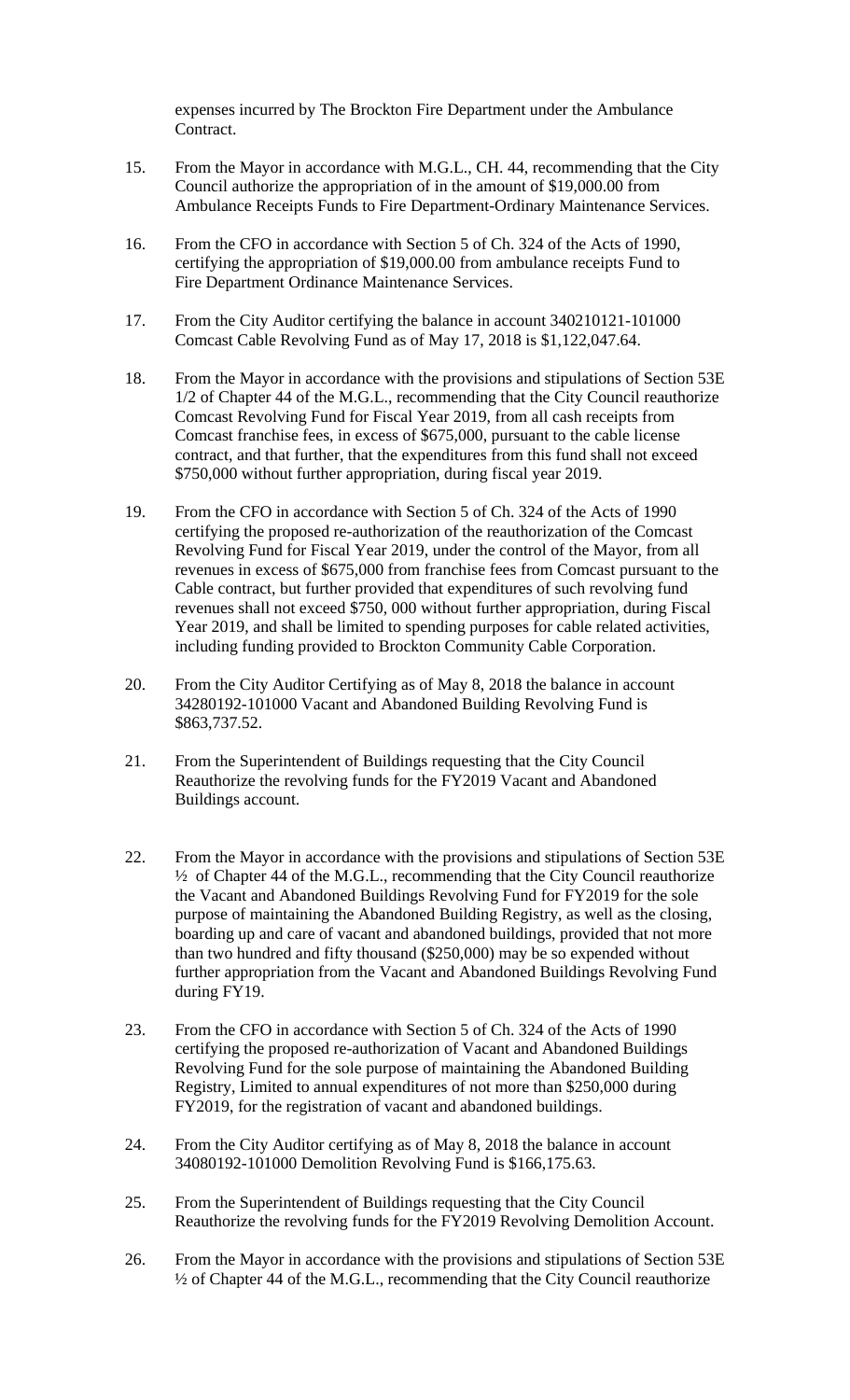the Demolition Revolving Fund for FY2019 for the sole purpose of helping to fund the cost in connection with the demolition of buildings in the City of Brockton, Provided that not more than \$110,000 may be so expended from the Demolition Revolving Fund during FY2019.

- 27. From the CFO in accordance with Section 5 of Ch. 324 of the Acts of 1990 certifying the proposed re-authorization of Demolition Revolving Fund for the demolition charges and fees for the FY2019, limited to annual expenditures of not more than \$110,000, during FY2019, for demolition costs of buildings of the City of Brockton.
- 28. From the City Auditor certifying as of May 8, 2018 the balance in account (18A) 35000296-101000 Parking Meter Fees Reserve is \$652,150.40. (18B) 35010296-10100 Parking Authority Reserve \$582,763.08.
- 29. From Executive Director of Brockton Parking Authority requesting the renewal Parking Authority Revolving Fund for fiscal 2019 of the revolving fund for revenues from parking violation fines up to and including the amount of \$250,000. In order to pay expenses of Authority's Parking Enforcement Program for fiscal year 2019.
- 30. From the Mayor in accordance with the provisions and stipulations of Section 53E ½ of Chapter 44 of the M.G.L., recommending that the City Council reauthorize the Parking Authority Revolving Fund for FY2019 to receive revenues from Parking Violation fines up to and including the amount of \$250,000.
- 31. From the CFO in accordance with Sec. 5 of Ch. 324 of the Acts of 1990 certifying the proposed re-authorization of the Parking Authority Revolving Fund for FY2019 for revenues from Parking Violation Fines up to and including the amount of \$250,000.
- 32. From the Mayor in accordance with M.G.L., CH. 44, requesting that the City Council Substitute this communication for the Total Transfer of \$32,789 to snow removal costs of the Parking Authority so the proper action can be taken. The Order was heard and referred to Finance on May 14, 2018 in City Council meeting and heard in Finance May 21, 2018. The wording appropriation was an error in form and the request is in fact a transfer in the amount of \$32,789 from Parking Authority- Personal Services-Other than Overtime-Full Time \$14,600, Parking Authority-Personal Services-Other Than Overtime-Part Time \$8,100, Parking Authority-Ordinary Maintenance-Building and Grounds \$10,089 to Snow Removal \$32,789.
- 33. From the CFO in accordance with Sec. 5 of Ch. 324 of the Acts of 1990 certifying the proposed Transfer resubmission from Parking Authority-Personal Services Other than Overtime-Full Time\$14,600, Parking Authority-Personal Services- Other Than Overtime-Part Time \$8,100, Parking Authority-Ordinary Maintenance-Building and Grounds \$10,089 to Snow Removal \$32,789

### UNFINISHED BUSINESS:

- 34. Ordered: That the City Council hereby declare the City owned parcel, Assessor's Parcel ID 021-059 as surplus and available for disposition. And further that the City Council authorize the Mayor to execute the transfer of the surplus property and to take other actions as necessary to carry out the terms, purposes and conditions of the same. (FAVORABLE)
- 35. Ordered: That the City Council hereby declare the City owned parcel at or near 59 West Chestnut Street, Assessor's Parcel ID 021-007 as surplus and available for disposition. And further that the City Council authorizes the Mayor to execute the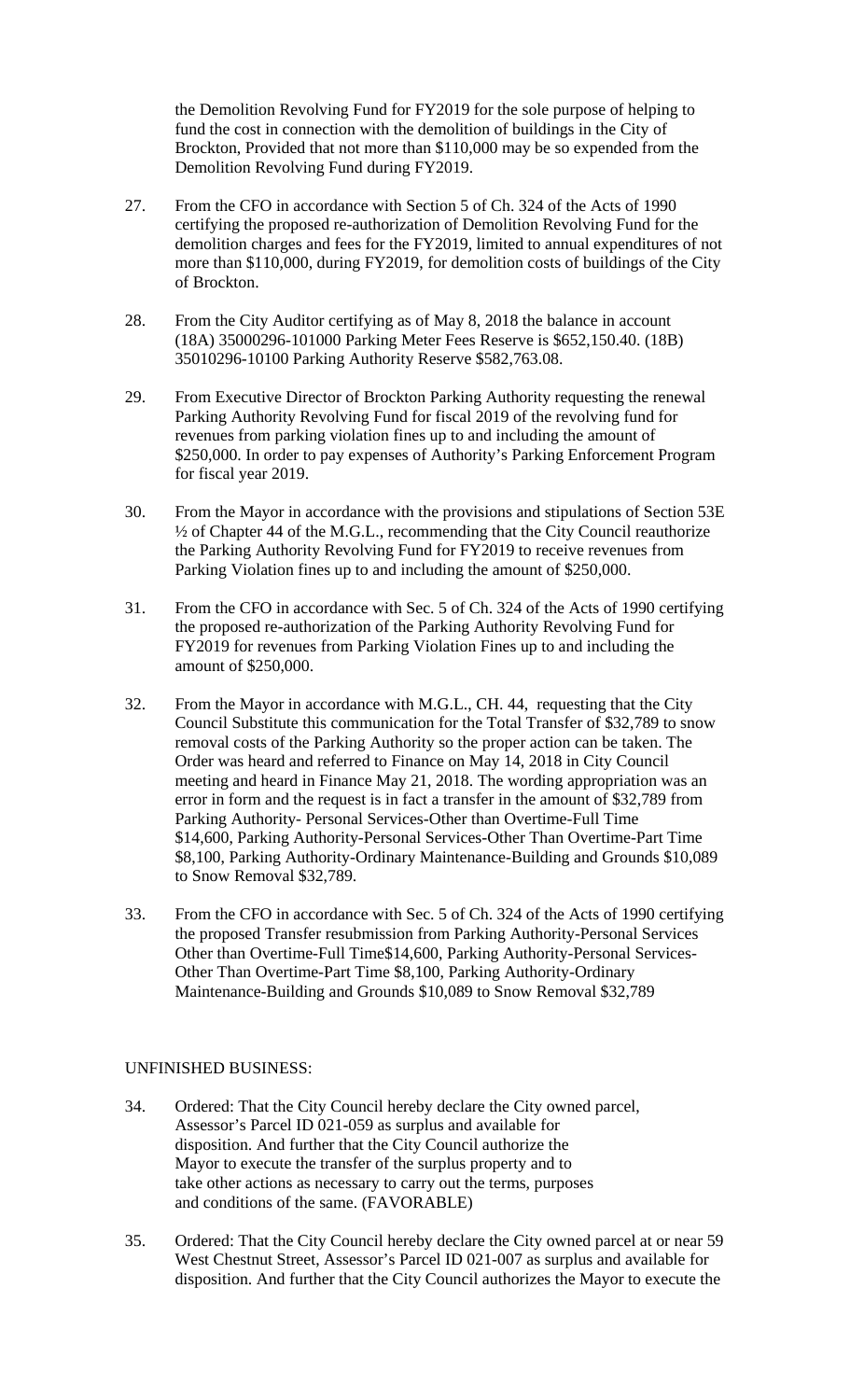transfer of the surplus property and to take other actions as necessary to carry out the terms, purposes and conditions of the same. (FAVORABLE)

- 36. Ordered: That the City Council hereby declare the City owned parcel, Assessor's Parcel ID 021-034 as surplus and available for disposition. And further that the City Council authorizes the Mayor to execute the transfer of the surplus property and to take other actions as necessary to carry out the terms, purposes and conditions of the same. (FAVORABLE)
- 37. Ordered: Pursuant to the provisions of M.G.L. ch. 44, sec. 53A, the City Council authorizes the acceptance and expenditure of the total grant award in the amount of \$381,350.64 from the Commonwealth of Massachusetts Department of Transportation to City of Brockton Planning Department MassDot Main Street Grant Fund. The grant will fund for work toward restoring two-way traffic to downtown Brockton. These downtown improvements support the City's recent downtown redevelopments and proposed new developments. (FAVORABLE)
- 38. Appropriation of the total grant award in the amount of \$25,231.32 From: Commonwealth of Massachusetts' Attorney General's Office- Detective Division-2016 Community Policing Services Anti-Heroin Task Force grant award To: City of Brockton-Police Department-2016 Community Policing Services Anti-Heroin Task Force Program Grant Award Fund.

| 39. | Appropriation of                                   | \$800,000 |
|-----|----------------------------------------------------|-----------|
|     | From: Personnel Employment Benefits Administration |           |
|     | To: Schools – Non Net School spending              | \$500,000 |
|     | <b>Stabilization Fund</b>                          | \$300,000 |
|     | (FAVORABLE)                                        |           |

40. Transfer of \$200,000 From: Treasurer's Debt-Interest Short Term Notes To: Treasurer's –Medicare Tax In order to cover the expected shortfall due to contract settlements and overtime through the remainder of the fiscal year. (FAVORABLE)

### 41. Transfer of \$32,789 From: Personal Services Other than Overtime-Full Time \$14,600 Personal Services-Other Than Overtime-Part Time \$8,100 Ordinary Maintenance-Building and Grounds \$10,089 To: Snow Removal \$32,789 (FAVORABLE WITH STIPULATIONS)

- 42. Resolve: to invite several members of the local clergy including Dr. Mark T. Oliver and Pastor Richard Reid, to come before the Committee of this Council to discuss their concerns with the sale of recreational cannabis in the City of Brockton.(FAVORABLE)
- 43. Resolve that Mary Aicardi, Senior Associate for the Edward J. Collins Center for Public Management at the University Of Massachusetts Boston McCormack Graduate School of Policy and Global studies be invited to appear before a committee of the City Council to present the findings of a Human Resources of review.(FAVORABLE)

#### ORDERS: